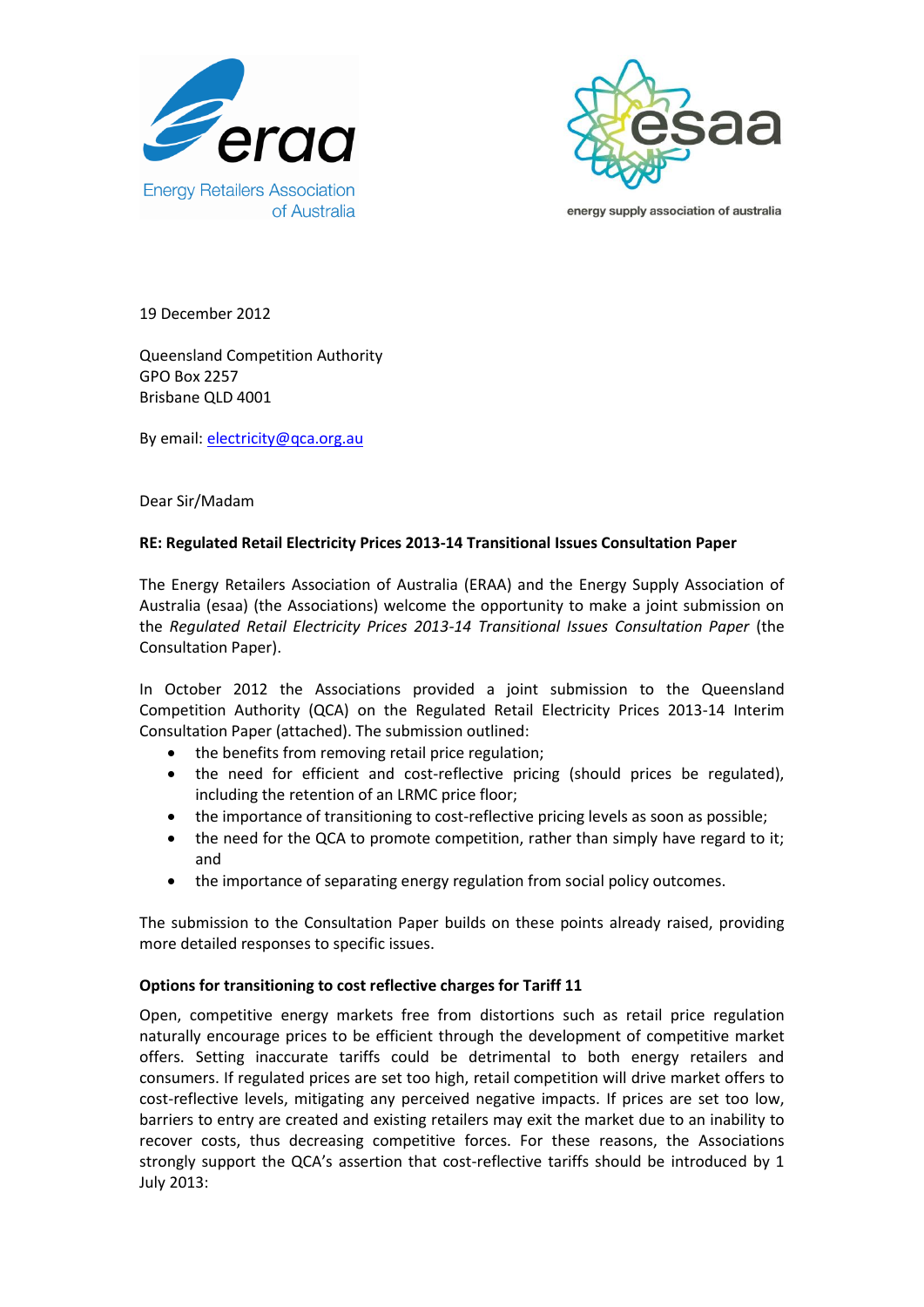*"Given the cross-subsidies inherent in the current Tariff 11 charges and the potential this has to distort the retail market for electricity in Queensland, while denying the benefits to some customers of moving to more cost-reflective prices, a move to cost-reflective tariffs in one step in 2013-14 would seem the most appropriate approach, with any perceived adjustment or social welfare implications best dealt with separately."<sup>1</sup>*

Price regulation is not an effective mechanism to protect people facing hardship. If the regulator sets the price of energy below what the market would set, a subsidy is effectively granted to all members of the community rather than only those customers finding it difficult to pay their bills. As a result, competition in the energy market suffers and this has associated repercussions. Artificially restricting energy tariffs simply masks one of the symptoms of financial hardship rather than addressing financial hardship directly. Competition offers the best form of price protection for consumers, allowing retailers to compete to offer their customers the best energy products at market efficient prices. The only sustainable long-term approach to support people facing hardship is to have comprehensive welfare policies directly assisting those in need.

Should the move to cost-reflective charges for Tariff 11 require new or amended social policy measures, the Associations recommend that these are funded separately and transparently. Not only will this improve outcomes for customers, it will also remove the economically inefficient bias towards fixed-price tariff charges rather than flexible time-ofuse pricing that currently exists.

In the Consultation Paper, the QCA has stated they understand that the Government freeze on Tariff 11 would only apply for 2012-13, an interpretation the Associations acknowledge. However, should the transition to cost-reflective prices be staggered over more than one year, it is essential that the retail sector is not forced to absorb the costs of this policy choice. Equally, distribution network businesses should not be required to bear the costs of the Scheme and should be compensated for any reduction in fixed network charges. In the event that network charges are constrained by regulation over and above that imposed through the Australian Energy Regulator there is a risk that they will find themselves unable to fully recover costs.

## **Options for transitioning to cost reflective charges for obsolete tariffs**

The Associations support the view contained in the recent Retail Competition Working Group Discussion Paper that the Uniform Tariff Policy has reduced the ability of other retailers to compete in regional Queensland.<sup>2</sup> For similar reasons to those outlined above in relation to Tariff 11, the Associations believe that a transition to cost reflective charges should occur in one step from 1 July 2013. Competition will provide regional customers with choice and drive the development of innovative products that meet consumer needs.

Should the Government determine that social policy measures are required as a result of this transition, the Associations support the provision of direct assistance to those in hardship. Where assistance (unrelated to welfare needs) is considered appropriate for regional and rural customers, one option the Government could consider is to administer concessions through Ergon Energy's distribution business. Decoupling Community Service

<sup>1</sup> QCA (2012), *Regulated Retail Electricity Prices 2013-14 Transitional Issues Consultation Paper,*   $p.6.$ 

<sup>2</sup> Department of Energy and Water Supply (2012), *Discussion Paper to Members of the Minister's Consumer and Industry Reference Group*, p.5.